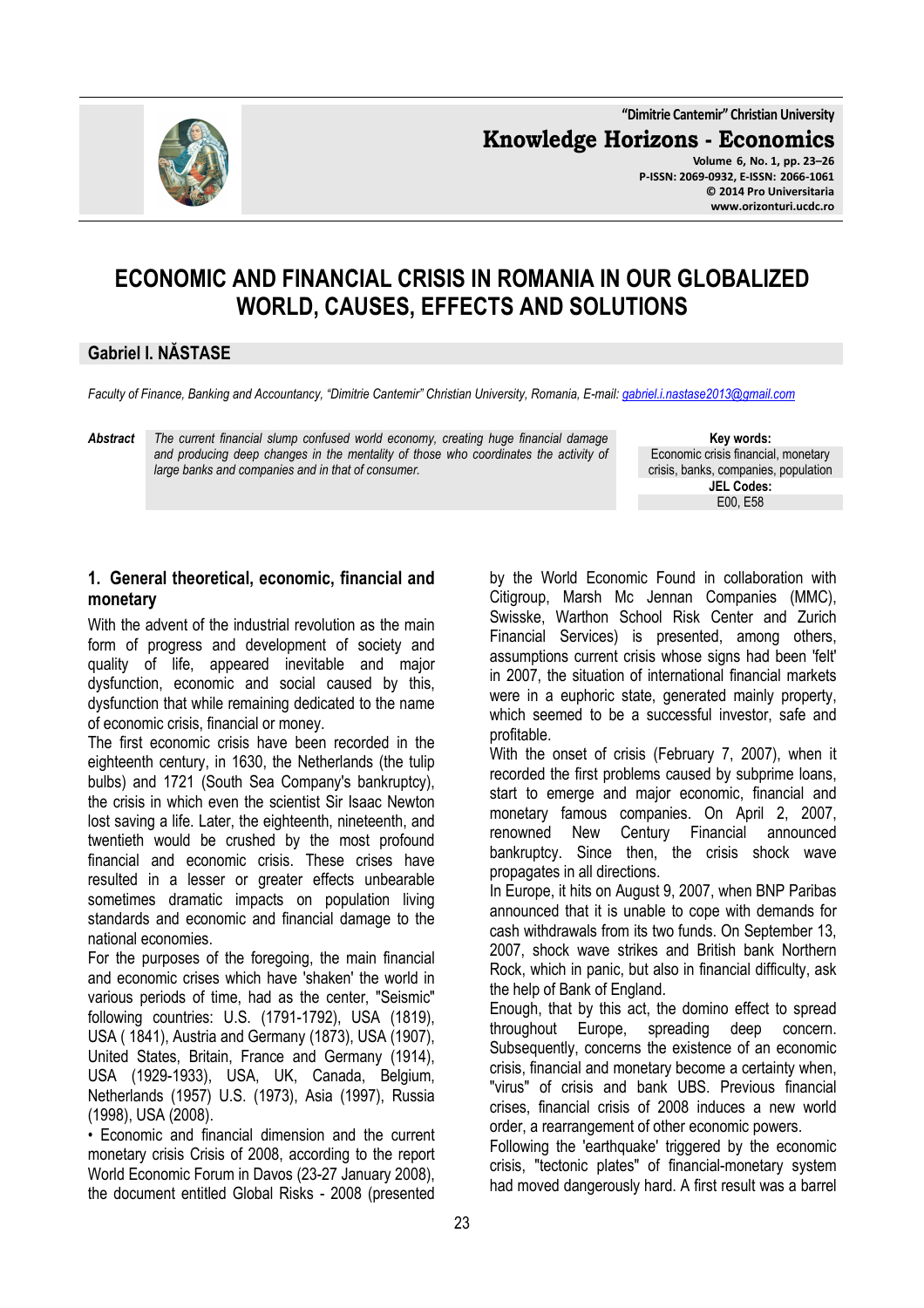of oil price rises to values well above \$ 100, for which there are imbalances and exchange rates. It was a signal sufficiently strong and convincing for industrialized countries to review their energy policy and credit offers, which in some countries were extremely generous. For example, in Britain there are no mortgage loans that cover 100% of the building!

Romania does not fully felt the shock wave hit as they felt the U.S. and Britain, but only partially, on different subdomains of the economy: fuel more expensive, higher rates of inflation over forecasts regress real estate, investment deferral and steep fall of stock exchange.

The financial crisis of 2008 generated the first time, structural shifts in world order concepts, causing a breach of proportion, hard to predict as the evolution to a new world order.

The real beginning of globalization, a new world of human existence, a 'Big Bang' with unpredictable effects!

According to a study by Center for Economics and Business Research (CEBR), the recession has relocated economic powers in a different order. It shows that China is to occupy a worthy place in 2010 two surpassing Germany and Japan, and the buffalo blowing occupant first, USA.

Spring financial crisis, monetary and banking started in 2008 as a credit problem in the U.S. in quarter II and spread rapidly by the end of the western and Eastern Europe and even in distant Asia.

The main modes of manifestation of the crisis are: lack of liquidity in the financial market and banking, and sharp fall in shares on stock market values. According to information published by the U.S. Central Intelligence Agency, the loss of international capital markets from the crisis set in late 2008 to February 2009 rose to fabulous sum of 34.6 trillion dollars. Specifically, in 2008, the value of global shares fell by 28.7 trillion dollars, which added a further loss of \$ 5.9 trillion in the first two months of the year. In other words, capital markets have lost more than half of its value in context, at the end of 2007, total global capital market was 66.82 trillion U.S. dollars!

# **2. Fluctuation of economic indicators**

Deterioration of the financial sector has generated a massive wave of unemployment, which affected the economic markets in America and Europe. Thus, the London banking market in the period under review (Fall 2008-February 2009) announced reductions are 62 thousand jobs due to weaker demand for banking products complex.

The Irish unemployment rose to 6.3 percent (August 2008). The lowest level of the last 10 years, because of

redundancies in the construction sector was in decline following a slowing economy.

All this would be the prelude to the real crisis that will see clearly in 2009, when banking problems that have affected the economies of developed countries will reduce capital inflows to emerging markets with 25 percent of the value 730 billion (estimated 2008), to 550 billion U.S. dollars. According to an IMF report problems in financial markets, stock exchange and monetary collapse will generate economic activity and prolonged.

Also, a World Bank report, it warned that 'Eastern European States, but also those of Central Asia are not immune to the turbulence of global financial crisis, which could slow growth in most countries in these regions.

### **3. Losses in property sector**

In summer 2008, the U.S. housing market has collapsed subprime loans. The net amount of U.S. housing sector, measured by U.S. Federal Reserve (ONP), low in the second quarter of 2008 to 2000 billion dollars (about 1500 billion), from the previous period of 2007. Since then, the shock wave of the boom real estate sector hit relentlessly and other countries: United Kingdom, Spain, Australia etc.

### **4. Losses on stock market**

In September 2008, the New York Stock Exchange was volatilizing about 4000 billion dollars. U.S. Stock Exchange recorded the worst drop in crash of 1987. Other sources claim that was the worst drop in history. Overall, from July to September 2008, the Dow Jones fell by 36 percent Italian index S & P/MIB lost 41 percent of its value and the MSCI index / World shares calculated for 28 companies in developed countries fell by 36 percent.

The size of this disaster shows how extreme violence that has hit crisis and turmoil it has produced in stable economies of the world (USA, Asia and Europe).

Financial losses were located and the level of individuals by reducing the value of their shares. Aftermath of the Earthquake on the stock market had recovered in the bankruptcy of many companies and banks.

The resounding failure as the British bank Northern Rock taken over by the government in London since February 2008.

The U.S. went bankrupt Lehman Brothers Holdings and Indy Mac Bancop. Merriel Iepich was sold to Bankof America Corp. and Bear Stearns was bought by IP Morgan Chase and examples may continue.

Surprisingly for this time of crisis, the U.S. State intervention in markets through the acquisition of various banks in difficulty. As Jim Rogers, Wall Street's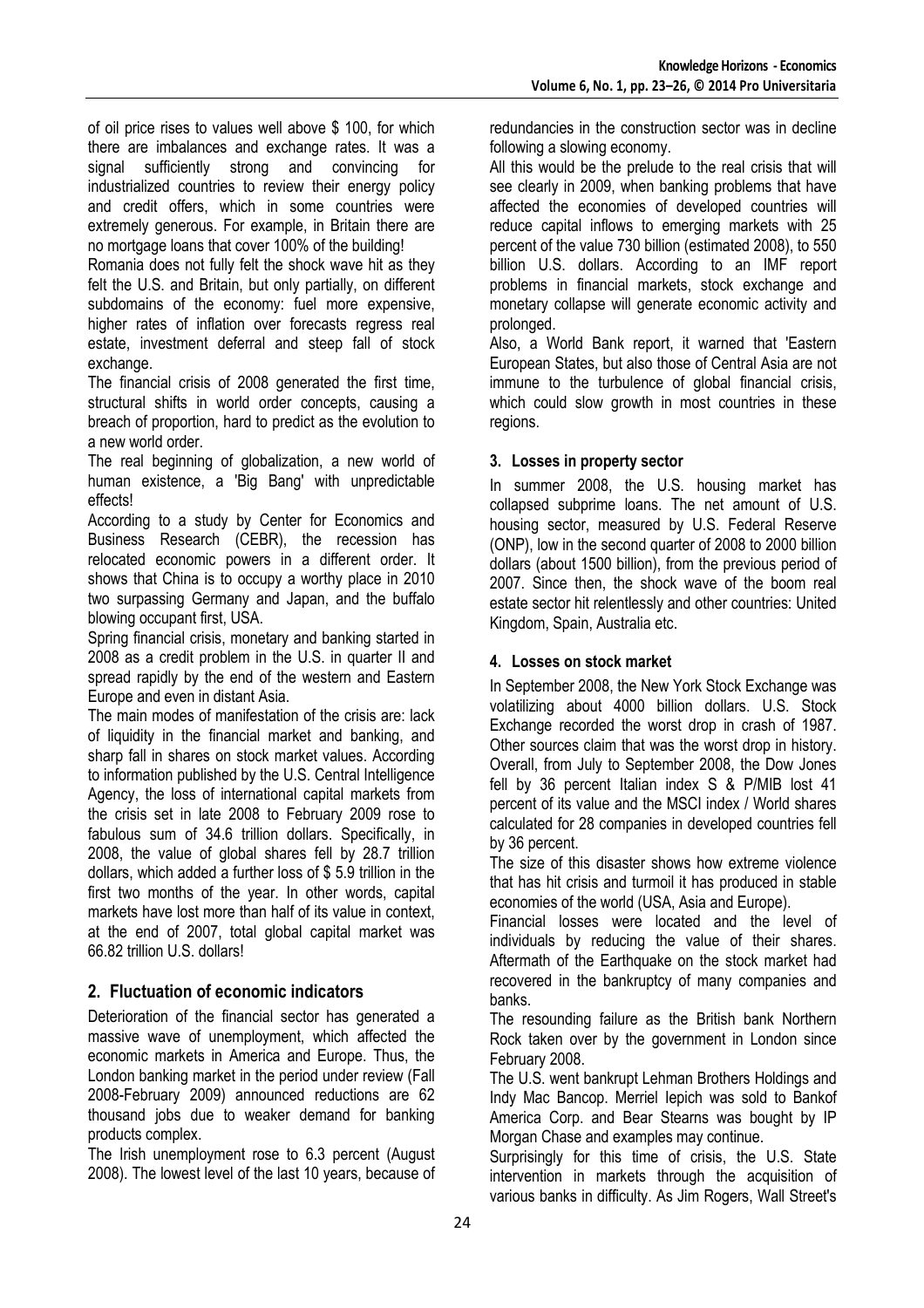major investor said: "United States of America are at this time communist than China. Emphasis is placed on a state of good status for the rich, not for the poor ".

This model highly controversial in terms of capitalist but effective monetary policy during the crisis was applied and other Western countries (Belgium, Netherlands, Luxembourg, Austria, Denmark, Germany, Sweden, Ireland). Following the financial crisis is a new style consumerism, which makes the world will focus its priorities towards saving money for retirement, children education or for other reasons. He came to say what support Nicolas Georgescu-Roegen in a conference held at Yale University on November 8, 1972, on 'Energy and economic myths ", it is necessary to free us from that obsession fanatic , to increase their ceaseless efforts in one direction, whose purpose is contrary to reason to be ".

Moreover, the essence of Nicolas Georgescu-Roegen's theory is that "to avoid an economic collapse likely be developed activities less costly materials and energy, since resources are limited.

Today we are witnessing a profound shift in consumer mentality in the U.S. and western countries of Europe, meaning that they have come to think twice before to buy something.

Only the U.S. losses in 2008-2009 due to the crisis, were estimated at 10,500 billion, without taking into account and stock losses in Europe and Asia.

Following is imposing new financial and monetary rules education on how to change the perception of money. This however would require a revolution in education to citizens in education systems.

#### **5. Social and economic situation of Romania in the current financial and economic crisis**

Unfortunately, economic and financial crisis struck Romania on a background of deep poverty. Thus, the Romanian of the 9 million (nearly half of the population) who receive welfare are supported material 4.5 million employees-only contributors to the social security budget. These employees maintain and pay the approximately 6 million pensioners. To this end, we present the summary statement in 1990 compared with 2009.

|                     | 1990         | 2009        |
|---------------------|--------------|-------------|
| No. employees       | 10 million   | 4.5 million |
| No. retired         | 3.5 million  | 6 million   |
| No. assisted social | 2 million    | 9 million   |
| No. personal budget | 900 thousand | 1.7 million |

Alienation of national wealth by foreign capital, the collapse of the economy and the country's debt by more than 100 billion euros, led to a dramatic fall in living standards during 1990-2009. It is obvious that under these conditions of economic crisis and the worst financial hit in a weak economy than in other national economies.

In addition effects of the crisis were amplified and weaknesses in governance of the country during 1990- 2009. Catastrophic collapse of the national economy during 1989-2009, driven by anti-Romanian policies of the rulers who ruled Romania, dramatically changed the lives of millions of people. For Romania it is hard to get out of crisis, as the national economy has been disastrous given the current rulers and as a result no longer effective administrative levers. Chaotic privatization of the national wealth, practically almost 90% (banks, oil, gas, forests, water, land, buildings, factories, chemical plants, metallurgical, etc.) produced a loss of over 150 billion.

Profits made by companies with foreign capital are transferred to their home countries. In this way, but in 2008, banks with foreign capital in Romania have achieved profits of over 5 billion. A 16 percent tax on profit and income results in an annual loss of 7-8 billion euros.

Solutions that can help improve economic and social situation of Romanian citizens may not be those designed to continue the massive loans from the World Bank or other banks in the U.S. and Europe, as they are in agreement with the IMF, who impose<br>counterproductive for Romania's economic counterproductive for Romania's development.

Solutions to end the crisis in the Romanian economy consisting of relaunching the national economy must shift in assets as part of state policy objectives that were privatized illegally or against the Romanian state.

Another solution to end the crisis would be to invest in education and research. The current system for Research, Development and Innovation (CDI) is oversized and developed gradually after 1948 as part of a planned economy. This system is rigid, outdated and incompatible with the market economy and economic globalization.

No reform and under-funding education and research activities that impact on medium and long term will lead to the deepening economic crisis and the narrow spectrum of solutions for solving it. Research must be coupled with reform of education reform, to strengthen research in universities.

### **6. Final considerations and future**

The global financial crisis led to robbing shares worth hundreds of billion and bankrupt banks, which once seemed infallible. Financial and monetary crisis can be considered at a time and an antidote to mankind's habit of perpetual accumulation but also trigger potentially dangerous local wars, regional or global.